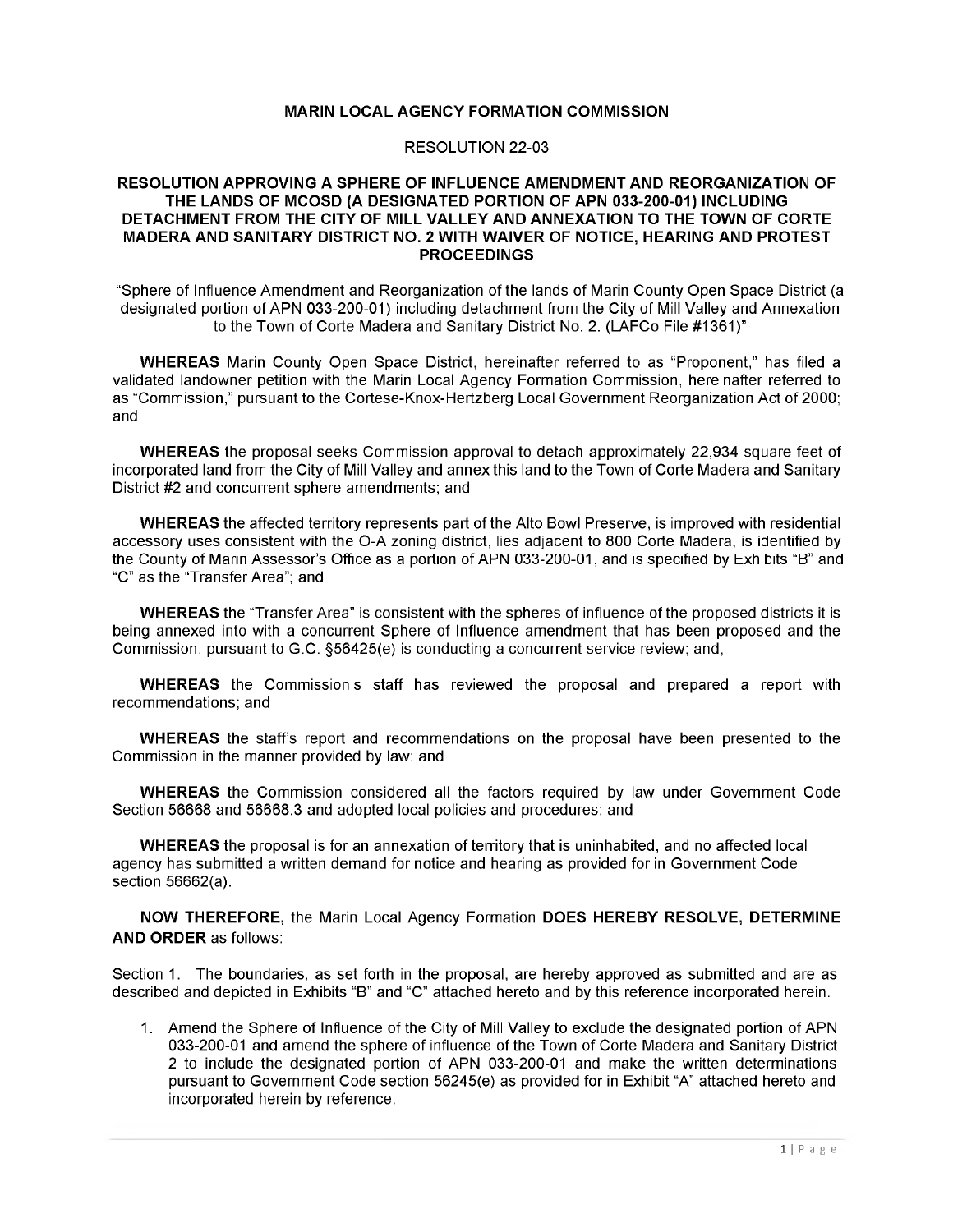2. Approve the proposed reorganization of the portion of APN 033-200-01 designated "Transfer Area" in Exhibits "B" and "C", including detachment from the City of Mill Valley and annexation to Sanitary District #2 and the Town of Corte Madera as shown and described in Exhibits "B" and "C."

Section 2. The territory includes 22,934 square feet and is found to be uninhabited, and the application is assigned the following distinctive short form designation: "Reorganization of the lands of Marin County Open Space District (a designated portion of APN 033-200-01) including detachment from the City of Mill Valley and annexation to the Town of Corte Madera and Sanitary District No. 2. (LAFCo File #1361)"

Section 3. The proposal is consistent with the proposed spheres of influence for the City of Mill Valley, Town of Corte Madera and Sanitary District #2, as amended.

Section 4. The Executive Officer is hereby authorized to waive notice and hearing, and protest proceedings, and complete reorganization proceedings.

Section 5. As a condition to reorganization and to filing the certificate of completion, that the Town of Corte Madera pre-zone the area to be annexed and that the Town of Corte Madera and City of Mill Valley execute a tax exchange agreement within <sup>1</sup> year of the date of the approval of this proposal.

Section 6. As Lead Agency under CEQA for the proposed sphere of influence amendment and reorganization, LAFCo finds that the sphere of influence change and reorganization are categorically exempt from the provisions of CEQA pursuant to State CEQA Guidelines §15319.

**PASSED AND ADOPTED** by the Marin Local Agency Formation Commission on February 10, 2021, by the following vote:

| AYES:    | McEntee, Kious, Rodoni, Coler, Moody, Loder |
|----------|---------------------------------------------|
| NOES:    |                                             |
| ABSTAIN: |                                             |
| ABSENT:  |                                             |

Savni McGenter

Sashi McEntee, Chair

ATTEST:

om 4.

Jason Fried, Executive Officer

APPROVED AS TO FORM: <u>lathy Subramanian</u> iian (Feb 14, 2022 13:20 PST)

Malathy Subramanian, LAFCo Counsel

Attachments to Resolution No. 22-03

- a) Exhibit  $A SOI$  Determinations<br>b) Exhibit  $B Legal$  Description for
- Exhibit B Legal Description for reorganization of "Transfer Area" within APN 033-200-01
- c) Exhibit C Map for Reorganization of "Transfer Area" within APN 033-200-01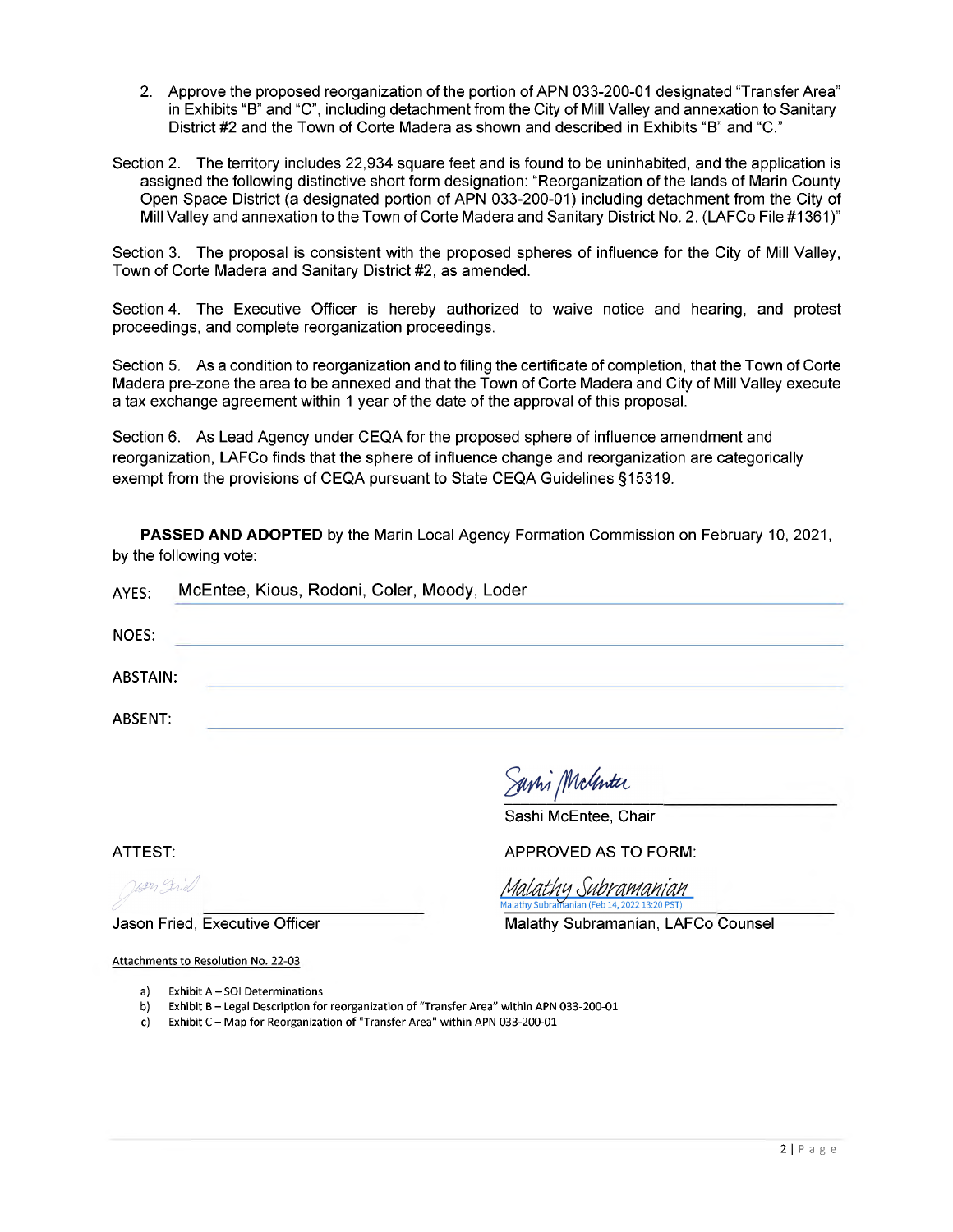#### **EXHIBIT A**

 $\mathbf{u}$ 

#### SPHERE OF INFLUENCE DETERMINATIONS

#### GOVERNMENT CODE SECTION 56425

- 1) The present and planned land uses in the area, including agricultural and open-space lands.
	- a. This is currently a portion of an open space land in the City of Mill Valley, belonging to Marin County Open Space District. Although the land is designated for agricultural use, it is an improved area of land for residential use. The land contains portions of a basketball court, elevated garden planter boxes, stairs, retaining walls, and gravel pathways. It is associated with a single-family home located on a parcel within the Town of Corte Madera, outside of the encroachment area. The transfer area has been fenced and inaccessible as public open space for over 20 years.
- 2) The present and probable need for public facilities and services in the area.
	- a. The parcel is presently being used for residential uses. There is little to no development potential, and although the parcel is currently outside of the boundary of the areas it is being annexed into, it has been maintained by these agencies for over 2 decades now, meaning that present public service use is unlikely to significantly change after the sphere and boundary amendments.
- 3) The present capacity of public facilities and adequacy of public services that the agency provides or is authorized to provide.
	- a. The facilities and services provided by the Town of Corte Madera and Sanitary District #2 are sufficient to provide service to the area currently being served by the City of Mill Valley.
- 4) The existence of any social or economic communities of interest in the area if the commission determines that they are relevant to the district.
	- a. This area does not reside in any social or economic communities of interest.
- 5) For an update of a sphere of influence for a city that provides public facilities or services related to sewers, municipal and industrial water, or structural fire protection, that occurs on or after July 1, 2012, the present and probably need for those public facilities and services of any disadvantaged unincorporated communities within the existing sphere of influence.
	- a. There are no unincorporated communities within the Study Area that have been identified as disadvantaged.

#### Attachment to Exhibit A

a) Map of the new SOI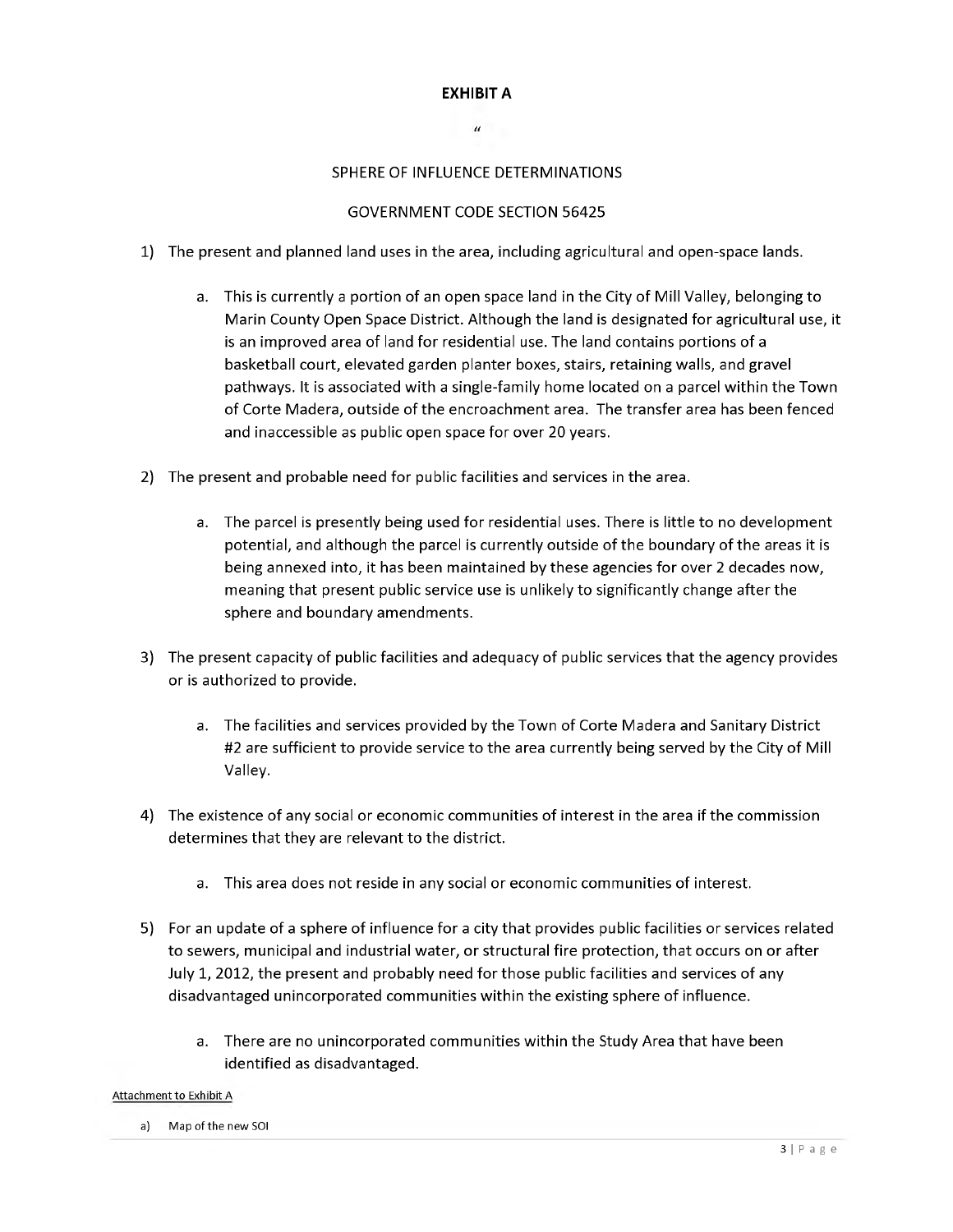

*Adapted from the Map prepared by Jason Kirchmann at BKF*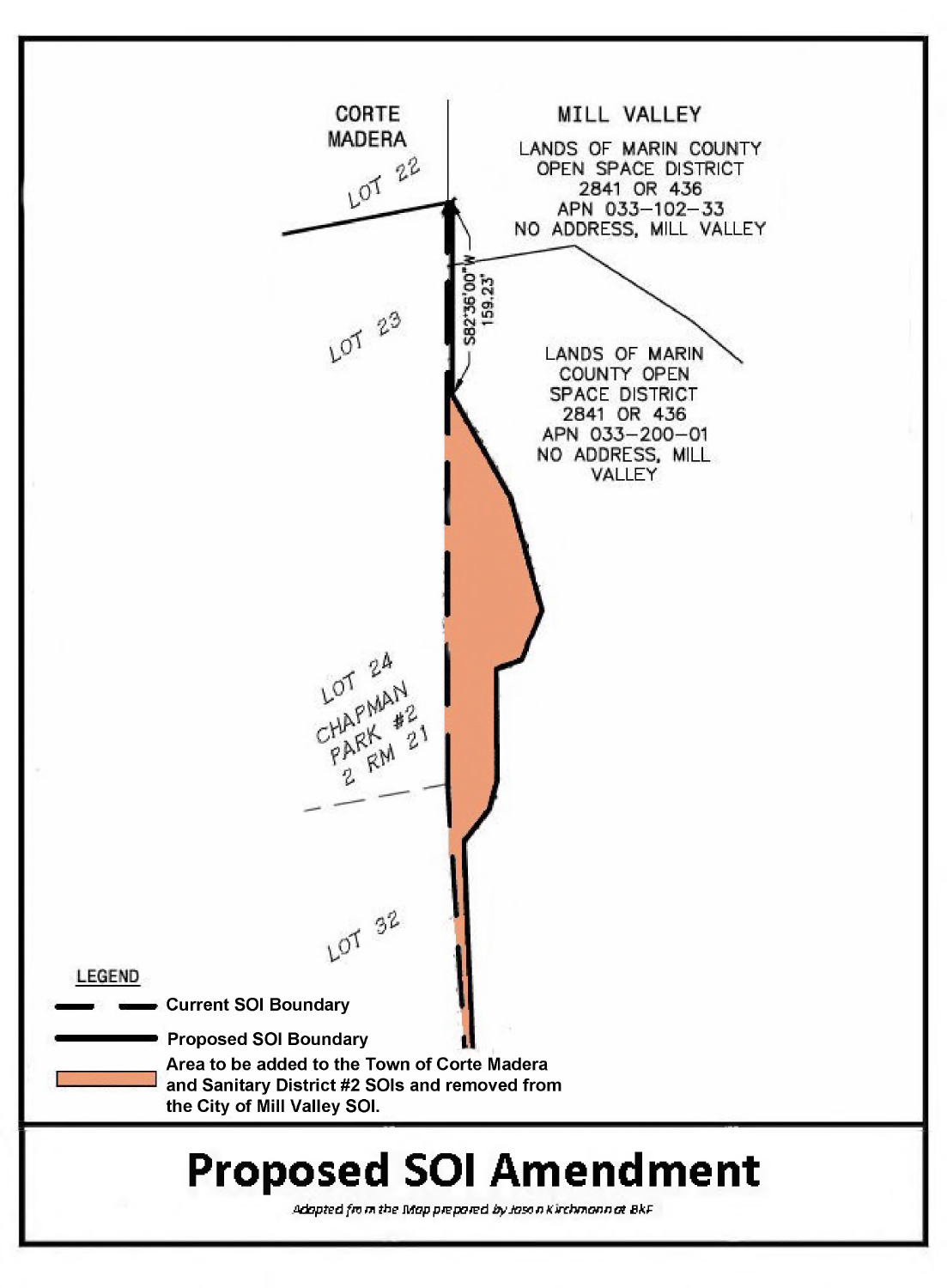# **EXHIBIT B**

### **LEGAL DESCRIPTION (TRANSFER AREA FROM MARIN COUNTY OPEN SPACE DISTRICT TO 800 CORTE MADERA HOLDINGS LLC)**

Real property situate in the City of Mill Valley, County of Marin, State of California, Being a portion of the Lands of Marin County Open Space District, as described by that Grant Deed recorded in Book 2841 of Official Records of Marin County at Page 436, said portion being described as follows;

BEGINNING at a 2" aluminum disk stamped "MARIN COUNTY OPEN SPACE DISTRICT SURVEY MARKER PLS 8806", being the common southerly corner of Lots 22 and 23 as shown on that Map of Chapman Park #2 filed in Book 2 of Maps at Page 21, Marin County Records, said point lying South 82°36'00" West, 371.97 feet from a 3/4" iron pipe at the southerly terminus of Sausalito Street as shown on that Record of Survey filed in Book 18 of Official Surveys at Page 61, Marin County Records;

Thence leaving the southerly line of said Chapman Park #2, South 7°24'00" East, 3.60 feet to a 2" aluminum disk stamped "MARIN COUNTY OPEN SPACE DISTRICT SURVEY MARKER PLS 8806";

Thence parallel to and 3.60 feet southerly of said southerly line, South 82°36'00" West, 159.23 feet to a 2" aluminum disk stamped "MARIN COUNTY OPEN SPACE DISTRICT SURVEY MARKER PLS 8806";

Thence South 52°57'33" West, 98.25 feet to a 2" aluminum disk stamped "MARIN COUNTY OPEN SPACE DISTRICT SURVEY MARKER PLS 8806";

Thence South 67°02'34" West, 96.82 feet to a 2" aluminum disk stamped "MARIN COUNTY OPEN SPACE DISTRICT SURVEY MARKER PLS 8806";

Thence North 74°43'51" West, 44.24 feet to <sup>a</sup> 2" aluminum disk stamped "MARIN COUNTY OPEN SPACE DISTRICT SURVEY MARKER PLS 8806";

Thence North 27°36'30" West, 22.47 feet to <sup>a</sup> 2" aluminum disk stamped "MARIN COUNTY OPEN SPACE DISTRICT SURVEY MARKER PLS 8806";

Thence South 81°59'46" West, 91.71 feet to a 2" aluminum disk stamped "MARIN COUNTY OPEN SPACE DISTRICT SURVEY MARKER PLS 8806";

Thence North 82°07'25" West, 25.28 feet to a 2" aluminum disk stamped "MARIN COUNTY OPEN SPACE DISTRICT SURVEY MARKER PLS 8806";

Thence North 59°47'53" West, 34.48 feet to <sup>a</sup> 2" aluminum disk stamped "MARIN COUNTY OPEN SPACE DISTRICT SURVEY MARKER PLS 8806";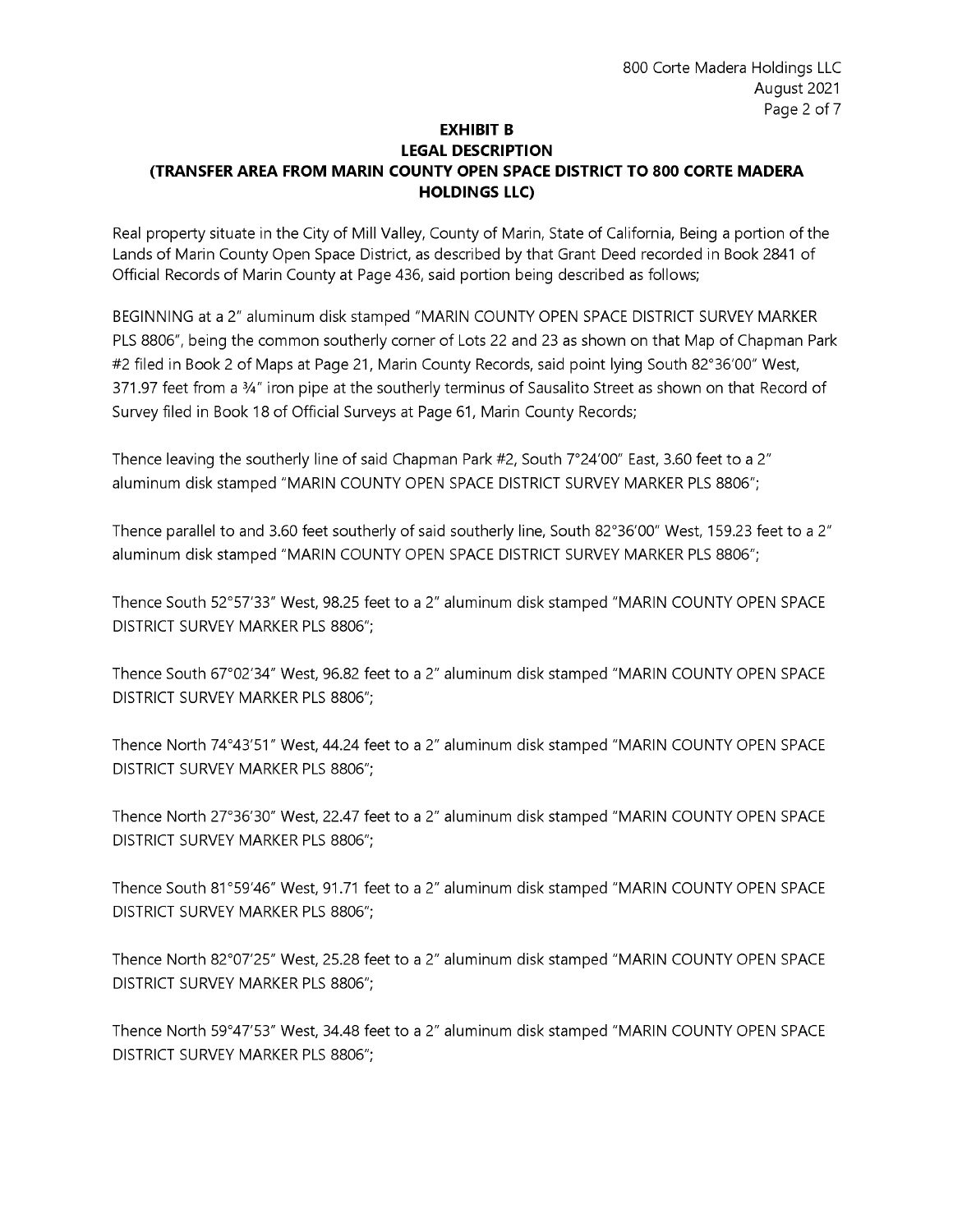Thence South 80°10'31" West, 275.63 feet to a 2" aluminum disk stamped "MARIN COUNTY OPEN SPACE DISTRICT SURVEY MARKER PLS 8806";

Thence South 68°20'41" West, 131.11 feet to a 2" aluminum disk stamped "MARIN COUNTY OPEN SPACE DISTRICT SURVEY MARKER PLS 8806";

Thence North 88°41'52" West, 96.76 feet to <sup>a</sup> 2" aluminum disk stamped "MARIN COUNTY OPEN SPACE DISTRICT SURVEY MARKER PLS 8806";

Thence North 68°22'27" West, 9.01 feet to a 2" aluminum disk stamped "MARIN COUNTY OPEN SPACE DISTRICT SURVEY MARKER PLS 8806" in the southerly line of Lot 32 shown on previously described Chapman Park #2.

Thence North 78°18'37" East, 235.47 feet along southerly line of Lot 32 shown on previously described Chapman Park #2.

Thence North 78°54'26" East, 320.03 feet along southerly line of Lot 32 to the common southerly corner of Lots 24 and 32 shown on previously described Chapman Park #2.

Thence North 82°36'00" East, 481.70 feet along southerly line of Lots 24 and 23 as shown on previously described Chapman Park #2, to the POINT OF BEGINNING.

Containing: 22,934 square feet, more or less.

Basis of Bearings: Record of Survey filed in Book 18 of Official Surveys at Page 61, Marin County Records

## **END OF DESCRIPTION**

# DRAFT

Dated: **Example** 

Jason Kirchmann, PE, PLS No. 8806